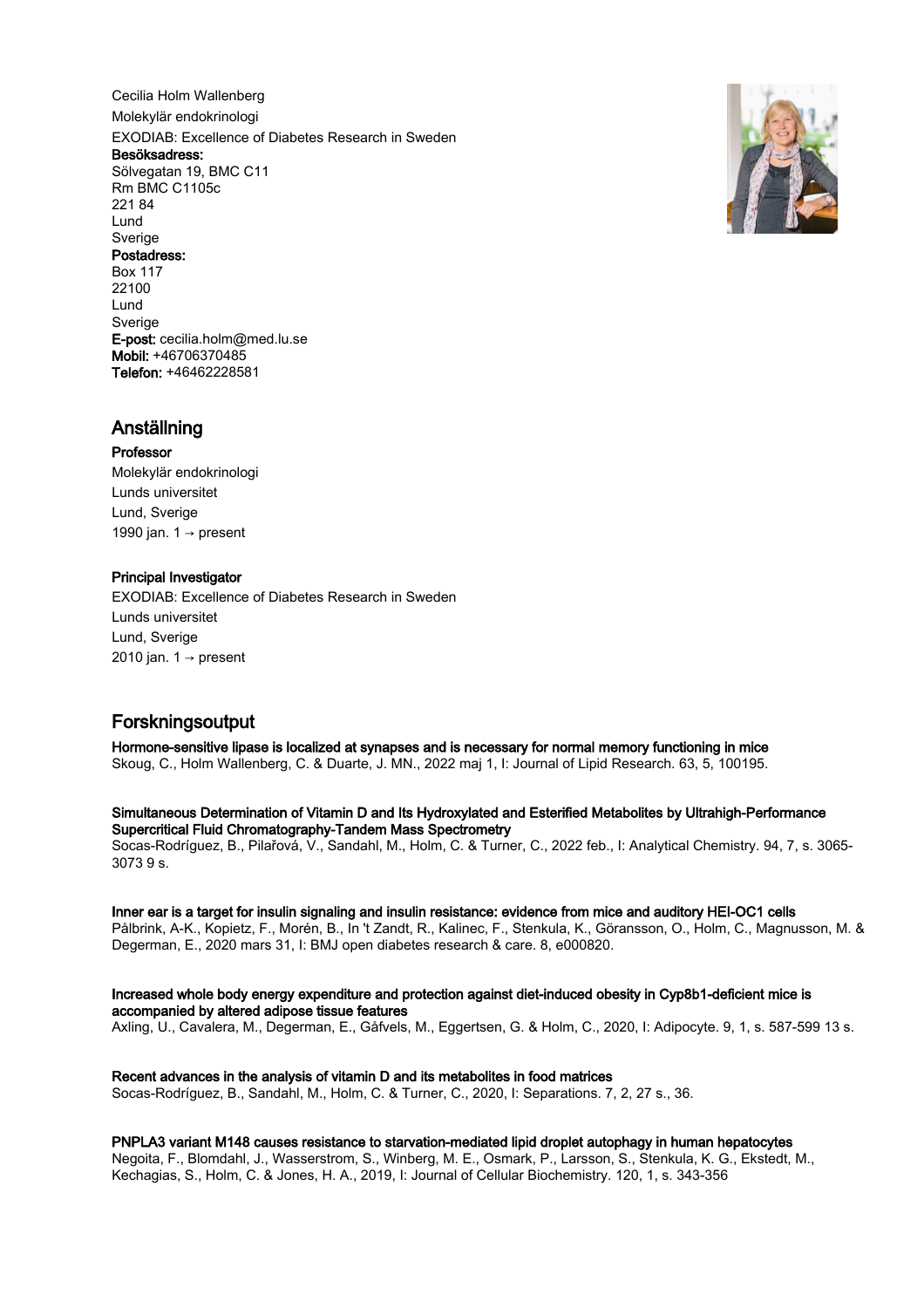## AMPK activation by A-769662 and 991 does not affect catecholamine-induced lipolysis in human adipocytes

Kopietz, F., Berggreen, C., Larsson, S., Säll, J., Ekelund, M., Sakamoto, K., Degerman, E., Holm, C. & Göransson, O., 2018, I: American Journal of Physiology - Endocrinology and Metabolism. 315, 5, s. E1075-E1085

#### Dietary rose hip exerts antiatherosclerotic effects and increases nitric oxide-mediated dilation in ApoE-null mice Cavalera, M., Axling, U., Rippe, C., Swärd, K. & Holm, C., 2017, I: Journal of Nutritional Biochemistry. 44, s. 52-59

# Rose hip supplementation increases energy expenditure and induces browning of white adipose tissue

Cavalera, M., Axling, U., Berger, K. & Holm, C., 2016 dec. 6, I: Nutrition & Metabolism. 13, 1, 9 s.

# Perilipin 1 binds to aquaporin 7 in human adipocytes and controls its mobility via protein kinase A mediated phosphorylation

Söndergaard Hansen, J., Krintel, C., Hernebring, M., Haataja, T. J. K., de Marè, S., Wasserstrom, S., Kosinska-Eriksson, U., Palmgren, M., Holm, C., Stenkula, K. G., Jones, H. A. & Lindkvist-Petersson, K., 2016 dec. 1, I: Metabolism, Clinical and Experimental. 65, 12, s. 1731-1742 12 s.

# Partial disruption of lipolysis increases postexercise insulin sensitivity in skeletal muscle despite accumulation of DAG

Serup, A. K., Alsted, T. J., Jordy, A. BØ., Schjerling, P., Holm, C. & Kiens, B., 2016 okt. 1, I: Diabetes. 65, 10, s. 2932- 2942 11 s.

# White adipose tissue browning in the R6/2 mouse model of Huntington's disease

McCourt, A. C., Jakobsson, L., Larsson, S., Holm, C., Piel, S., Elmér, E. & Björkqvist, M., 2016 aug. 1, I: PLoS ONE. 11, 8 , e0159870.

# Lingonberries alter the gut microbiota and prevent low-grade inflammation in high-fat diet fed mice

Heyman Lindén, L., Kotowska, D., Sand, E., Mikael, B., Plaza, M., Turner, C., Holm, C., Fåk, F. & Berger, K., 2016 apr. 27 , I: Food & Nutrition Research. 60, 29993.

# A rapid method for the separation of vitamin D and its metabolites by ultra-high performance supercritical fluid chromatography-mass spectrometry.

Jumaah, F., Larsson, S., Essén, S., Cunico, L., Holm, C., Turner, C. & Sandahl, M., 2016, I: Journal of chromatography. A. 1440, s. 191-200 10 s.

# Berry intake changes hepatic gene expression and DNA methylation patterns associated with high-fat diet. Heyman, L., Seki, Y., Storm, P., Jones, H., Charron, M. J., Berger, K. & Holm, C., 2016, I: Journal of Nutritional Biochemistry. 27, s. 79-95

# Parathyroid hormone induces adipocyte lipolysis via PKA-mediated phosphorylation of hormone-sensitive lipase.

Larsson, S., Jones, H., Göransson, O., Degerman, E. & Holm, C., 2016, I: Cellular Signalling. 28, 3, s. 204-213

# Cereal Byproducts Have Prebiotic Potential in Mice Fed a High-Fat Diet

Berger, K., Falck, P., Linninge, C., Nilsson, U., Axling, U., Grey, C., Stålbrand, H., Nordberg Karlsson, E., Nyman, M., Holm, C. & Adlercreutz, P., 2014 aug., I: Journal of Agricultural and Food Chemistry. 62, 32, s. 8169-8178

# Adiponutrin: A multimeric plasma protein.

Tinnerfelt Winberg, M., Khalaj Motlagh, M., Stenkula, K., Holm, C. & Jones, H., 2014, I: Biochemical and Biophysical Research Communications. 446, 4, s. 1114-1119

# Evaluation of Beneficial Metabolic Effects of Berries in High-Fat Fed C57BL/6J Mice.

Heyman, L., Axling, U., Blanco, N., Sterner, O., Holm, C. & Berger, K., 2014, I: Journal of Nutrition and Metabolism. 2014, Jan 14, 403041.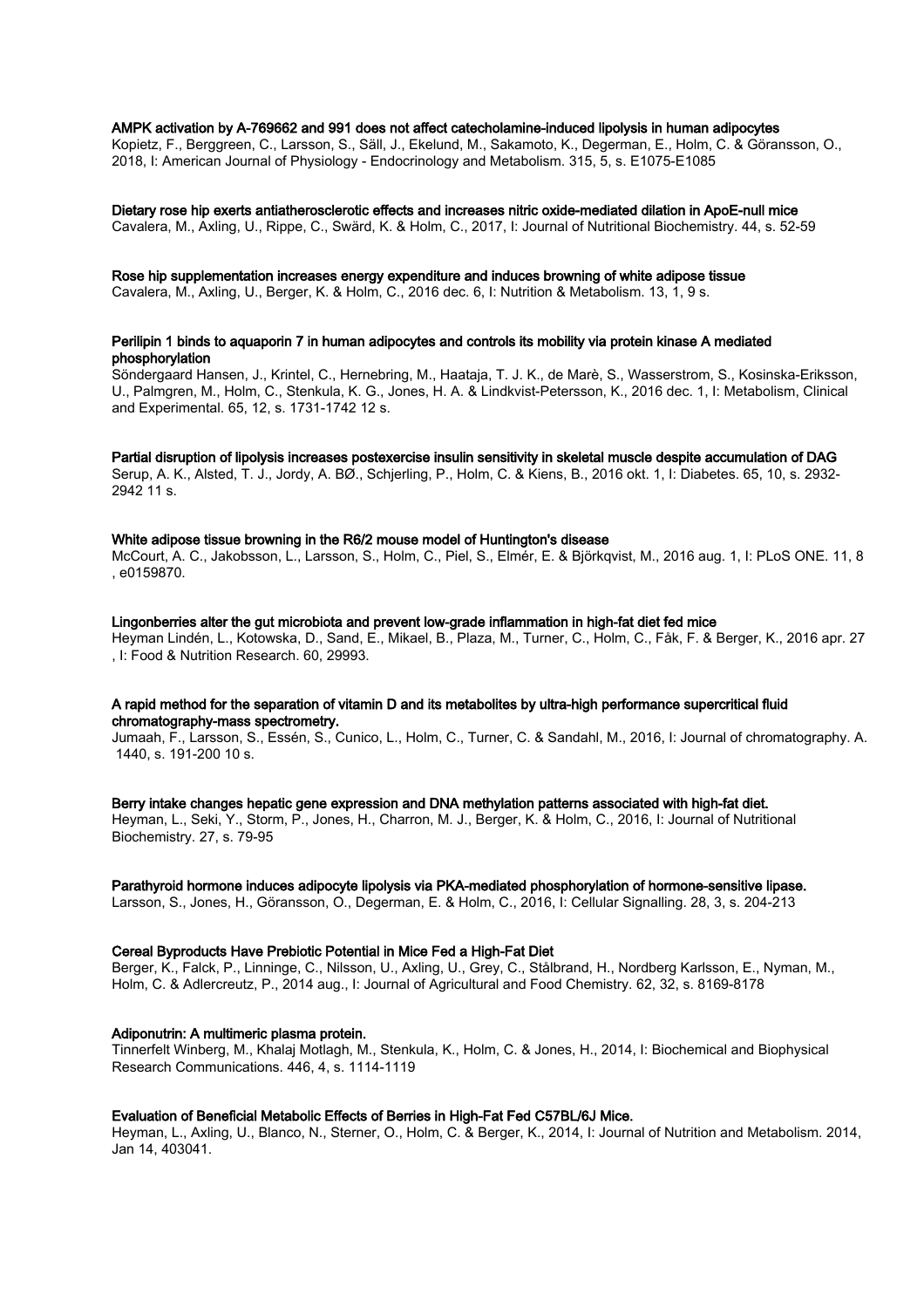#### Contraction-induced lipolysis is not impaired by inhibition of hormone-sensitive lipase in skeletal muscle

Alsted, T. J., Ploug, T., Prats, C., Serup, A. K., Hoeg, L., Schjerling, P., Holm, C., Zimmermann, R., Fledelius, C., Galbo, H. & Kiens, B., 2013, I: Journal of Physiology. 591, 20, s. 5141-5155

### Diverse effects of oats on cholesterol metabolism in C57BL/6 mice correlate with expression of hepatic bile acid-producing enzymes.

Andersson, K. E., Axling, U., Xu, J., Swärd, K., Ahrné, S., Molin, G., Holm, C. & Hellstrand, P., 2013, I: European Journal of Nutrition. 52, 7, s. 1755-1769

#### Partial Inhibition of Adipose Tissue Lipolysis Improves Glucose Metabolism and Insulin Sensitivity Without Alteration of Fat Mass

Girousse, A., Tavernier, G., Valle, C., Moro, C., Mejhert, N., Dinel, A-L., Houssier, M., Roussel, B., Besse-Patin, A., Combes, M., Mir, L., Monbrun, L., Bezaire, V., Prunet-Marcassus, B., Waget, A., Vila, I., Caspar-Bauguil, S., Louche, K., Marques, M-A., Mairal, A. & 10 andra, Renoud, M-L., Galitzky, J., Holm, C., Mouisel, E., Thalamas, C., Viguerie, N., Sulpice, T., Burcelin, R., Arner, P. & Langin, D., 2013, I: PLoS Biology. 11, 2, e1001485.

#### Characterization of the Lipid Droplet Proteome of a Clonal Insulin-producing β-Cell Line (INS-1 832/13).

Larsson, S., Resjö, S., Gomez, M., James, P. & Holm, C., 2012, I: Journal of Proteome Research. 11, 2, s. 1264-1273

# Effects of rose hip intake on risk markers of type 2 diabetes and cardiovascular disease: a randomized, double-blind, cross-over investigation in obese persons.

Axling, U., Berger, K., Högberg, A., Landin-Olsson, M. & Holm, C., 2012, I: European Journal of Clinical Nutrition. 66, 5, s. 585-590

#### Green tea powder and Lactobacillus plantarum affect gut microbiota, lipid metabolism and inflammation in high-fat fed C57BL/6J mice

Axling, U., Olsson, C., Xu, J., Fernandez, C., Larsson, S., Ström, K., Ahrné, S., Holm, C., Molin, G. & Berger, K., 2012, I: Nutrition & Metabolism. 9, 105

#### Altered Desaturation and Elongation of Fatty Acids in Hormone-Sensitive Lipase Null Mice

Fernandez, C., Schuhmann, K., Herzog, R., Fielding, B., Frayn, K., Shevchenko, A., James, P., Holm, C. & Ström, K., 2011, I: PLoS ONE. 6, 6

Rose hip exerts antidiabetic effects via a mechanism involving downregulation of the hepatic lipogenic program

Axling, U., Henriksson, E., Ström, K., Alenfall, J., Göransson, O. & Holm, C., 2011, I: American Journal of Physiology: Endocrinology and Metabolism. 300, 1, s. E111-E121

#### Rye bran alkylresorcinols suppress adipocyte lipolysis and hormone-sensitive lipase activity

Axling, U., Dey, E., Holm, C. & Degerman, E., 2011, I: Molecular Nutrition and Food Research. 55, s. S290-S293

#### EuroDia: a beta-cell gene expression resource.

Liechti, R., Csárdi, G., Bergmann, S., Schütz, F., Sengstag, T., Boj, S. F., Servitja, J. M., Ferrer, J., Van Lommel, L., Schuit, F., Klinger, S., Thorens, B., Naamane, N., Eizirik, D. L., Marselli, L., Bugliani, M., Marchetti, P., Lucas, S., Holm, C. , Jongeneel, C. V. & 1 andra, Xenarios, I., 2010 jan. 1, I: Database: the journal of biological databases and curation. 2010

#### A low glycaemic diet improves oral glucose tolerance but has no effect on β-cell function in C57BL/6J mice.

Axling, U., Rosén, L., Wierup, N., Östman, E., Björck, I. & Holm, C., 2010, I: Diabetes, Obesity and Metabolism. 12, 11, s. 976-982

# Dose-dependent anti-obesity and anti-diabetic effects of synbiotics in high-fat fed C57BL/6J mice

Berger, K., Axling, U. & Holm, C., 2010, I: Diabetologia. 53, Suppl. 1, s. 948

Expression of nonalcoholic fatty liver disease associated adiponutrin variant I148M causes triglyceride accumulation Jones, H., Fernandez, C., Larsson, S. & Holm, C., 2010, I: Diabetologia. 53, Suppl. 1, s. 765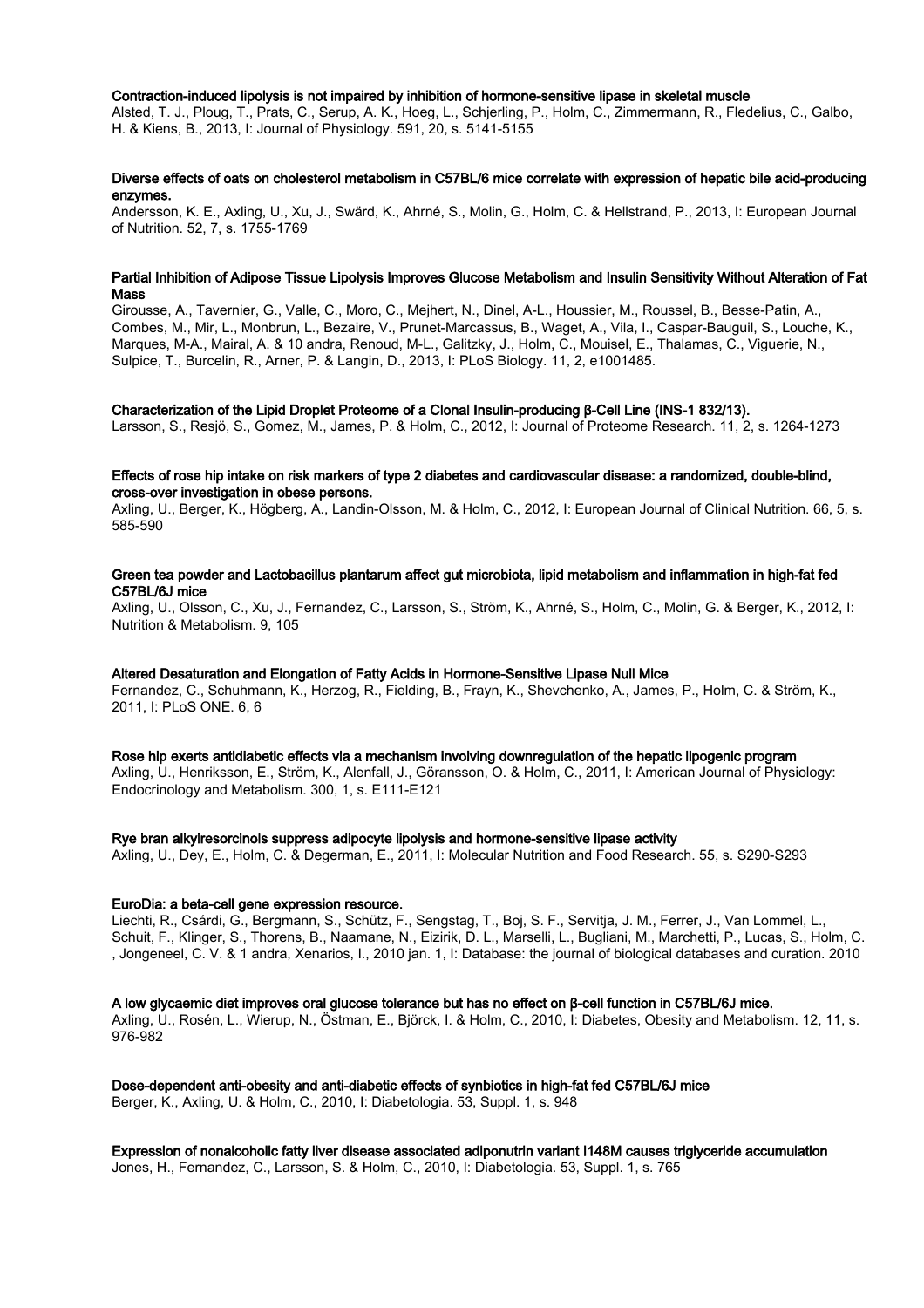## Metabolic effects of whole grain wheat and whole grain rye in the C57BL/6J mouse.

Axling, U., Rosén, L., Östman, E., Ström, K., Wierup, N., Björck, I. & Holm, C., 2010, I: Nutrition. 26, s. 230-239

#### Probiotics lower plasma glucose in the high-fat fed C57BL/6J mouse.

Axling, U., Bränning, C., Ahrné, S., Molin, G., Alenfall, J., Önning, G., Nyman, M. & Holm, C., 2010, I: Beneficial microbes. 1, 2, s. 189-196

# Quarternary structure and enzymological properties of the different hormone-sensitive lipase (HSL) isoforms.

Krintel, C., Klint, C., Lindvall, H., Mörgelin, M. & Holm, C., 2010, I: PLoS ONE. 5, 6, e11193.

Rose hip exerts anti diabetic effects via a mechanism involving downregulation of the hepatic lipogenic program Axling, U., Henriksson, E., Ström, K., Alenfall, J., Göransson, O. & Holm, C., 2010, I: Diabetologia. 53, Suppl. 1, s. 951

A beta cell-specific knockout of hormone-sensitive lipase in mice results in hyperglycaemia and disruption of exocytosis. Fex, M., Haemmerle, G., Wierup, N., Dekker Nitert, M., Rehn, M., Ristow, M., Zechner, R., Sundler, F., Holm, C., Eliasson, L. & Mulder, H., 2009, I: Diabetologia. 52, s. 271-280

#### Activation of Hormone-sensitive Lipase Requires Two Steps, Protein Phosphorylation and Binding to the PAT-1 Domain of Lipid Droplet Coat Proteins

Wang, H., Hu, L., Dalen, K., Dorward, H., Marcinkiewicz, A., Russell, D., Gong, D., Londos, C., Yamaguchi, T., Holm, C., Rizzo, M. A., Brasaemle, D. & Sztalryd, C., 2009, I: Journal of Biological Chemistry. 284, 46, s. 32116-32125

# Endosperm and whole grain rye breads are characterized by low post-prandial insulin response and a beneficial blood glucose profile

Rosén, L., Silva, L. O. B., Axling, U., Holm, C., Östman, E. & Björck, I., 2009, I: Nutrition Journal. 8:42

# Hormone-sensitive lipase (HSL) is also a retinyl ester hydrolase: evidence from mice lacking HSL.

Ström, K., Gundersen, T. E., Hansson, O., Lucas, S., Fernandez, C., Blomhoff, R. & Holm, C., 2009, I: The FASEB journal : official publication of the Federation of American Societies for Experimental Biology. 23, 7, s. 2307-2316

Omics Analyses Reveal a Potential Link between Hormone-Sensitive Lipase and Polyamine Metabolism. Fernandez, C., Krogh, M., Wårell, K., Alm, K., Oredsson, S., Persson, L., James, P. & Holm, C., 2009, I: Journal of Proteome Research. 8, s. 5008-5019

#### Perilipin is present in islets of Langerhans and protects against lipotoxicity when overexpressed in the beta-cell line INS-1.

Borg, J., Klint, C., Wierup, N., Ström, K., Larsson, S., Sundler, F., Lupi, R., Marchetti, P., Xu, G., Kimmel, A., Londos, C. & Holm, C., 2009, I: Endocrinology. 150, 7, s. 3049-3057

#### Phosphorylation of hormone-sensitive lipase by protein kinase A in vitro promotes an increase in its hydrophobic surface area.

Krintel, C., Mörgelin, M., Logan, D. & Holm, C., 2009, I: The FEBS Journal. 276, 17, s. 4752-4762

#### Attainment of brown adipocyte features in white adipocytes of hormone-sensitive lipase null mice.

Ström, K., Hansson, O., Lucas, S., Nevsten, P., Fernandez, C., Klint, C., Movérare-Skrtic, S., Sundler, F., Ohlsson, C. & Holm, C., 2008, I: PLoS ONE. 3, 3, e1793.

#### Disturbed cholesterol homeostasis in hormone-sensitive lipase null mice.

Fernandez, C., Lindholm, M., Krogh, M., Lucas, S., Larsson, S., Osmark, P., Berger, K., Boren, J., Fielding, B. A., Frayn, K. N. & Holm, C., 2008, I: American Journal of Physiology: Endocrinology and Metabolism. 295, July 29, s. E820-E831

#### Hormone-sensitive lipase is necessary for normal mobilization of lipids during sub-maximal exercise.

Fernandez, C., Hansson, O., Nevsten, P., Holm, C. & Klint, C., 2008, I: American Journal of Physiology: Endocrinology and Metabolism. 295, s. E179-E186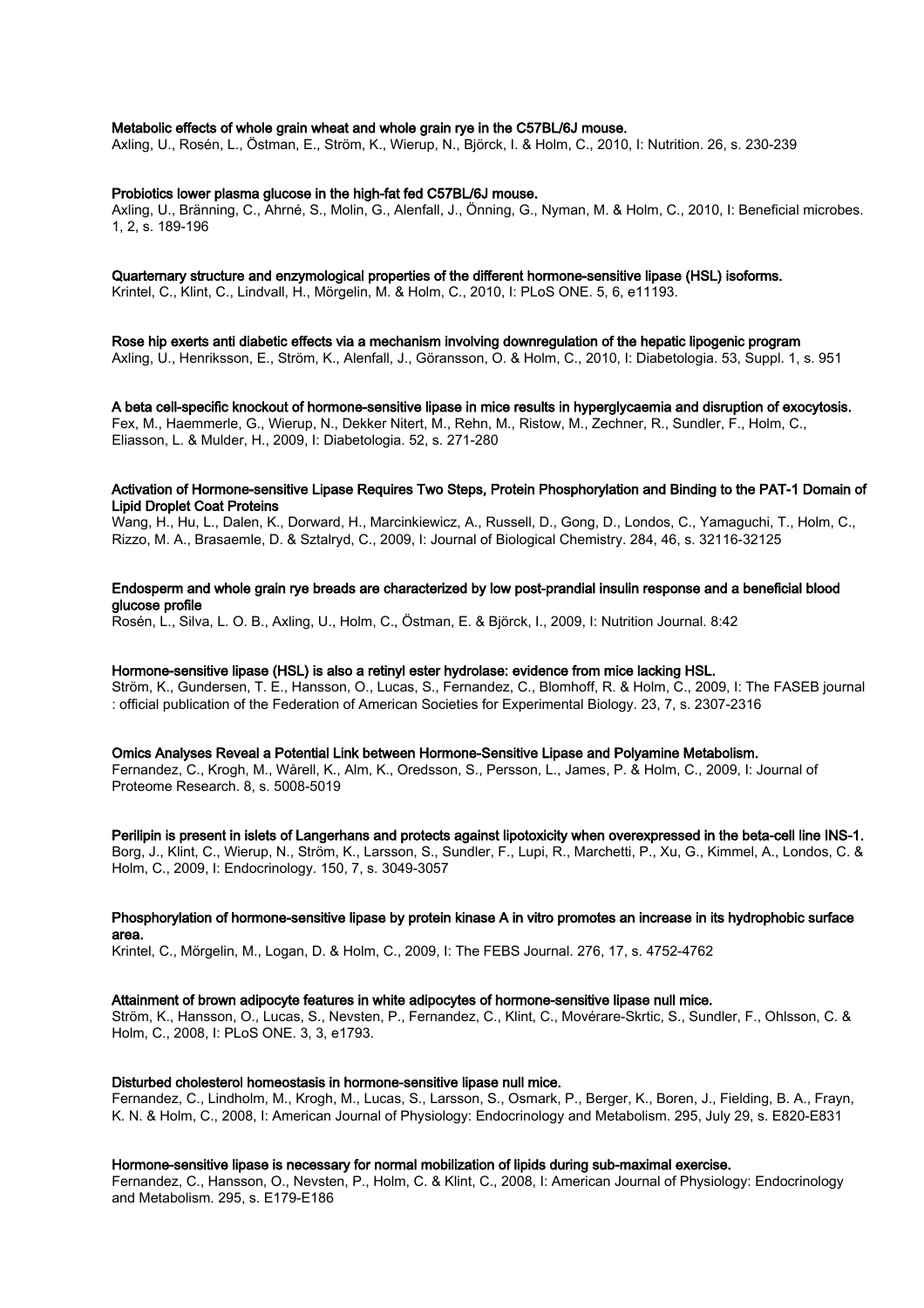#### Lack of cholesterol mobilization in islets of hormone-sensitive lipase deficient mice impairs insulin secretion.

Larsson, S., Wierup, N., Sundler, F., Eliasson, L. & Holm, C., 2008, I: Biochemical and Biophysical Research Communications. 376, s. 558-562

#### Metabolomic and proteomic analysis of a clonal insulin-producing beta-cell line (INS-1 832/13).

Fernandez, C., Krus, U., Hallgard, E., Spégel, P., Holm, C., Krogh, M., Wårell, K., James, P. & Mulder, H., 2008, I: Journal of Proteome Research. 7, 1, s. 400-411

## Ser649 and Ser650 are the major determinants of protein kinase A-mediated activation of human hormone-sensitive lipase against lipid substrates.

Krintel, C., Osmark, P., Larsen, M. R., Resjö, S., Logan, D. & Holm, C., 2008, I: PLoS ONE. 3, 11, e3756.

#### Adipose TriGlyceride Lipase (ATGL) and Hormone-Sensitive Lipase (HSL) protein expression is decreased in the obese insulin resistant state.

Jocken, J. W. E., Langin, D., Smit, E., Saris, W. H., Valle, C., Hul, G. B., Holm, C., Arner, P. & Blaak, E. E., 2007, I: Journal of Clinical Endocrinology and Metabolism. 92, 6, s. 2292-2299

## Long-term exposure to glucose and lipids inhibits glucose-induced insulin secretion downstream of granule fusion with plasma membrane.

Olofsson, C., Collins, S., Bengtsson, M., Eliasson, L., Salehi, S. A., Shimomura, K., Tarasov, A., Holm, C., Ashcroft, F. & Rorsman, P., 2007, I: Diabetes. 56, 7, s. 1888-1897

# Metabolic Effects of Dietary Glycaemic Index in the C57BL/6J Mouse

Axling, U., Rosén, L., Östman, E., Björck, I. & Holm, C., 2007, (Unpublished).

# Metabolic properties of rye

Rosén, L., Blanco Silva, L., Axling, U., Holm, C., Östman, E. & Björck, I., 2007.

#### {beta}-Cell Lipases and Insulin Secretion.

Fex, M., Lucas, S., Sörhede Winzell, M., Ahrén, B., Holm, C. & Mulder, H., 2006, I: Diabetes. 55, Suppl 2, s. S24-S31

#### Comparison of MS/MS methods for protein identification from 2D-PAGE

Arrigoni, G., Fernandez, C., Holm, C., Scigelova, M. & James, P., 2006, I: Journal of Proteome Research. 5, 9, s. 2294- 2300

## Decrease in intramuscular lipid droplets and translocation of HSL in response to muscle contraction and epinephrine

Prats, C., Donsmark, M., Qvortrup, K., Londos, C., Sztalryd, C., Holm, C., Galbo, H. & Ploug, T., 2006, I: Journal of Lipid Research. 47, 11, s. 2392-2399

#### Glucose-stimulated insulin secretion correlates with beta-cell lipolysis.

Sörhede Winzell, M., Ström, K., Holm, C. & Ahrén, B., 2006, I: Nutrition Metabolism and Cardiovascular Diseases. 16, s. S11-S16

#### Inflammatory response in white adipose tissue in the non-obese hormone-sensitive lipase null mouse model.

Hansson, O., Ström, K., Güner, N., Wierup, N., Sundler, F., Höglund, P. & Holm, C., 2006, I: Journal of Proteome Research. 5, 7, s. 1701-1710

# The hormone-sensitive lipase C-60G promoter polymorphism is associated with increased waist circumference in normalweight subjects.

Nilsson, E. A., Johansson, L., Ström, K., Hoffstedt, J., Groop, L., Holm, C. & Ridderstråle, M., 2006, I: International Journal of Obesity. 30, 9, s. 1442-1448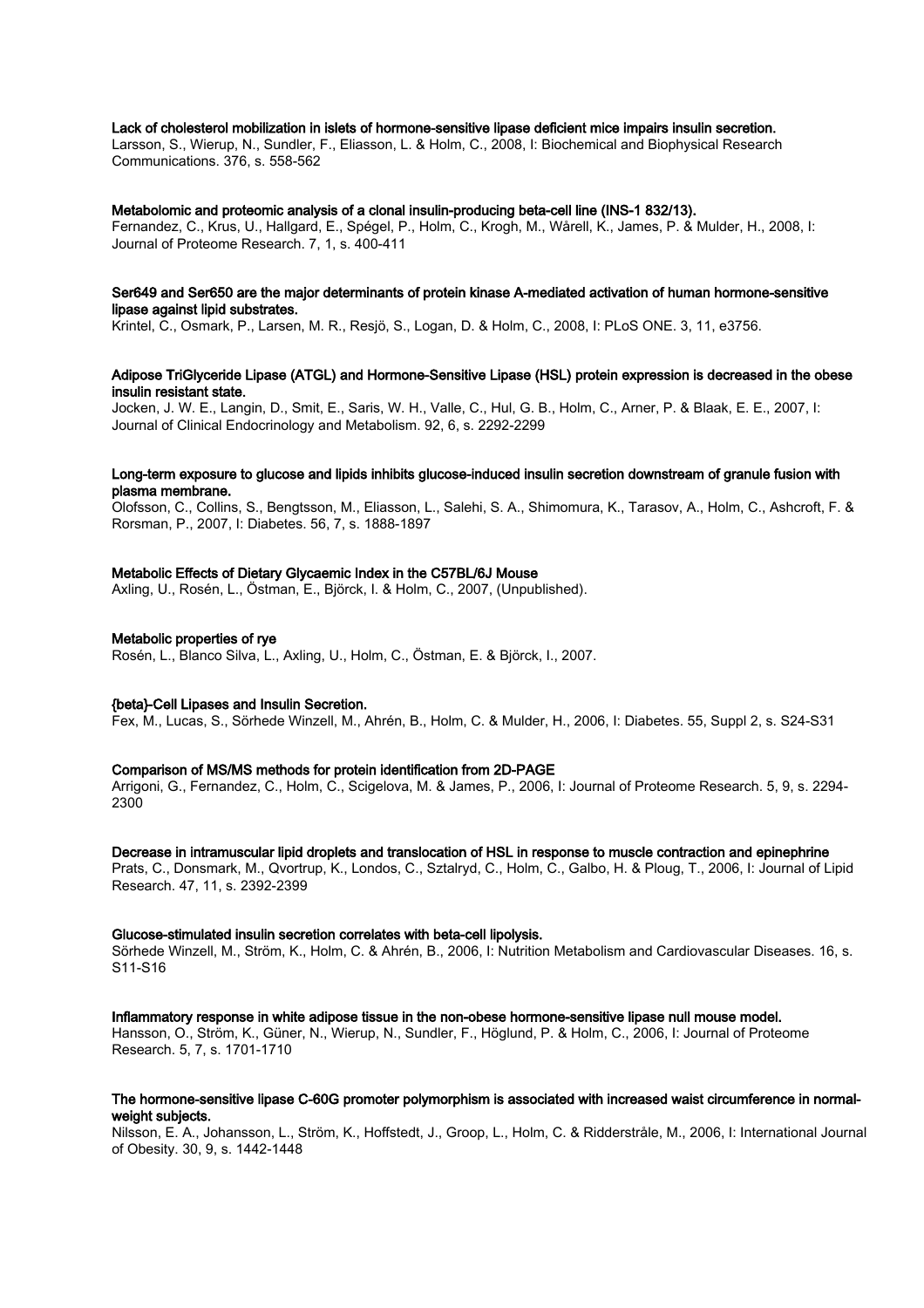## The metabolic effects of whole grain wheat and rye in C57BL/6J mice

Axling, U., Rosén, L., Östman, E. & Holm, C., 2006.

### Adipocyte lipases and defect of lipolysis in human obesity

Langin, D., Dicker, A., Tavernier, G., Hoffstedt, J., Mairal, A., Ryden, M., Arner, E., Sicard, A., Jenkins, C. M., Viguerie, N. , van Harmelen, V., Gross, R. W., Holm, C. & Arner, P., 2005, I: Diabetes. 54, 11, s. 3190-3197

## Continuous separation of lipid particles from erythrocytes by means of laminar flow and acoustic standing wave forces

Petersson, F., Lenshof, A., Holm, C., Bjursten, H. & Laurell, T., 2005, I: Lab on a Chip. 5, 1, s. 20-22

Design of cereal foods with advantageous effects in relation to IRS; Exploiting a combination of functional food concepts Holm, C., Östman, E., Björck, I. & Ridderstråle, M., 2005.

#### Effect of murine strain on metabolic pathways of glucose production after brief or prolonged fasting

Burgess, SC., Jeffrey, FMH., Storey, C., Milde, A., Hausler, N., Merritt, ME., Mulder, H., Holm, C., Sherry, AD. & Malloy, CR., 2005, I: American Journal of Physiology: Endocrinology and Metabolism. 289, 1, s. E53-E61

#### Hormone-Sensitive Lipase as Mediator of Lipolysis in Contracting Skeletal Muscle.

Donsmark, M., Langfort, J., Holm, C., Ploug, T. & Galbo, H., 2005, I: Exercise and Sport Sciences Reviews. 33, 3, s. 127- 133

#### Marked Re-Utilization of Free Fatty Acids During Activated Lipolysis in Human Skeletal Muscle.

Enoksson, S., Hagström-Toft, E., Nordahl, J., Hultenby, K., Pettersson, N., Isaksson, B., Permert, J., Wibom, R., Holm, C. , Bolinder, J. & Arner, P., 2005, I: Journal of Clinical Endocrinology and Metabolism. 90, 2, s. 1189-1195

#### Transcriptome and proteome analysis of soleus muscle of hormone-sensitive lipase-null mice

Hansson, O., Donsmark, M., Ling, C., Nevsten, P., Danfelter, M., Andersen, J. N., Galbo, H. & Holm, C., 2005, I: Journal of Lipid Research. 46, 12, s. 2614-2623

# Amino-terminal anchored surface display in insect cells and budded baculovirus using the amino-terminal end of neuraminidase.

Borg, J., Nevsten, P., Wallenberg, R., Stenström, M., Cardell, S., Falkenberg, C. & Holm, C., 2004, I: Journal of Biotechnology. 114, 1-2, s. 21-30

#### A novel hormone-sensitive lipase isoform expressed in pancreatic beta -cells.

Lindvall, H., Nevsten, P., Ström, K., Wallenberg, R., Sundler, F., Langin, D., Sörhede Winzell, M. & Holm, C., 2004, I: Journal of Biological Chemistry. 279, 5, s. 3828-3836

# Contractions induce phosphorylation of the AMPK site Ser(565) in hormone-sensitive lipase in muscle

Donsmark, M., Langfort, J., Holm, C., Ploug, T. & Galbo, H., 2004, I: Biochemical and Biophysical Research Communications. 316, 3, s. 867-871

Effects of Growth Hormone on the Function of beta-Adrenoceptor Subtypes in Rat Adipocytes.

Yang, S., Mulder, H., Holm, C. & Edén, S., 2004, I: Obesity Research. 12, 2, s. 330-339

# Hormone-sensitive Lipase deficiency in mouse islets abolishes neutral cholesterol ester hydrolase activity but leaves lipolysis, acylglycerides, fat oxidation, and insulin secretion intact.

Fex, M., Olofsson, C. S., Krus, U., Bacos, K., Lindvall, H., Sörhede Winzell, M., Rorsman, P., Holm, C. & Mulder, H., 2004 , I: Endocrinology. 145, 8, s. 3746-3753

# Inhibition of lipase activity and lipolysis in rat islets reduces insulin secretion.

Mulder, H., Yang, S., Sörhede Winzell, M., Holm, C. & Ahrén, B., 2004, I: Diabetes. 53, 1, s. 122-128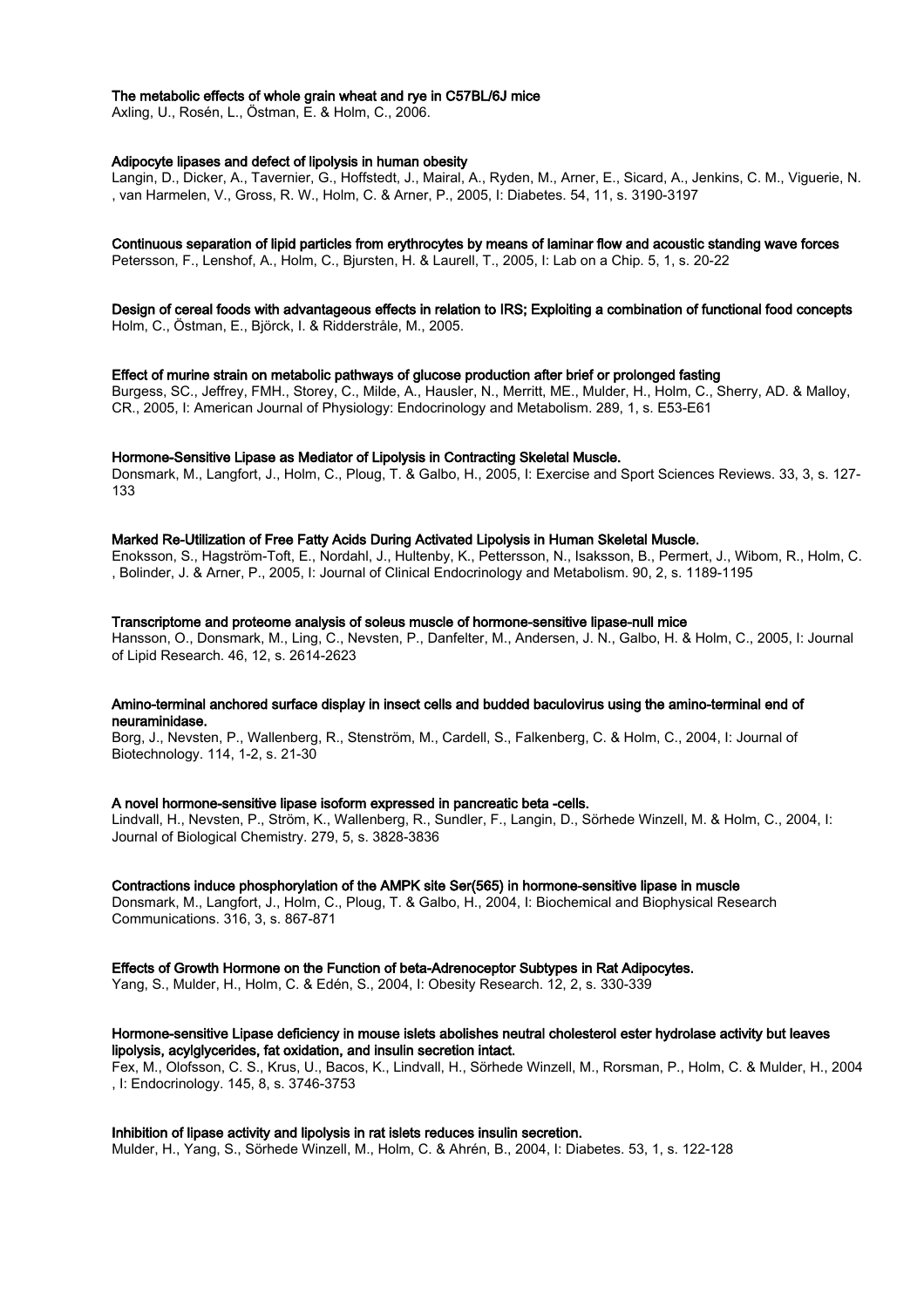# Palmitate increases L-type Ca2+ currents and the size of the readily releasable granule pool in mouse pancreatic betacells.

Olofsson, C., Salehi, A., Holm, C. & Rorsman, P., 2004, I: Journal of Physiology. 557, 3, s. 935-948

# Palmitate Stimulation of Glucagon Secretion in Mouse Pancreatic {alpha}-Cells Results From Activation of L-Type Calcium Channels and Elevation of Cytoplasmic Calcium.

Olofsson, C., Salehi, A., Holm, C. & Rorsman, P., 2004, I: Diabetes. 53, 11, s. 2836-2843

## Particle separation using ultrasound can radically reduce embolic load to brain after cardiac surgery.

Bjursten, H., Holm, C., Lenshof, A., Pettersson, F., Johansson, P. & Laurell, T., 2004, I: Annals of Thoracic Surgery. 78, 5 , s. 1572-1578

# Regulation and role of hormone-sensitive lipase in rat skeletal muscle

Donsmark, M., Langfort, J., Holm, C., Ploug, T. & Galbo, H., 2004, I: Proceedings of the Nutrition Society. 63, 2, s. 309- 314

#### Separation of lipids from blood utilizing ultrasonic standing waves in microfluidic channels.

Petersson, F., Lenshof, A., Holm, C., Bjursten, H. & Laurell, T., 2004, I: Analyst. 129, 10, s. 938-943

# The testicular form of hormone-sensitive lipase HSLtes confers rescue of male infertility in HSL-deficient mice

Vallet-Erdtmann, V., Tavernier, G., Contreras, J. A., Mairal, A., Rieu, C., Touzalin, AM., Holm, C., Jegou, B. & Langin, D., 2004, I: Journal of Biological Chemistry. 279, 41, s. 42875-42880

# Contractions activate hormone-sensitive lipase in rat muscle by protein kinase C and mitogen-activated protein kinase

Donsmark, M., Langfort, J., Holm, C., Ploug, T. & Galbo, H., 2003, I: Journal of Physiology. 550, 3, s. 845-854

#### Downregulation of islet hormone-sensitive lipase during long-term high-fat feeding.

Sörhede Winzell, M., Holm, C. & Ahrén, B., 2003, I: Biochemical and Biophysical Research Communications. 304, 2, s. 273-278

# Hormone-sensitive lipase in skeletal muscle: regulatory mechanisms.

Langfort, J., Donsmark, M., Ploug, T., Holm, C. & Galbo, H., 2003, I: Acta Physiologica Scandinavica. 178, 4, s. 397-403

#### Hormone-sensitive lipase is a cholesterol esterase of the intestinal mucosa

Grober, J., Lucas, S., Sörhede Winzell, M., Zaghini, I., Mairal, A., Contreras, J. A., Besnard, P., Holm, C. & Langin, D., 2003, I: Journal of Biological Chemistry. 278, 8, s. 6510-6515

# Hormone-sensitive lipase null mice exhibit signs of impaired insulin sensitivity whereas insulin secretion is intact.

Mulder, H., Sorhede-Winzell, M., Contreras, J. A., Fex, M., Strom, K., Ploug, T., Galbo, H., Arner, P., Lundberg, C., Sundler, F., Ahrén, B. & Holm, C., 2003, I: Journal of Biological Chemistry. 278, 38, s. 36380-36388

# Molecular mechanisms regulating hormone-sensitive lipase and lipolysis.

Holm, C., 2003, I: Biochemical Society Transactions. 31, Pt 6, s. 1120-1124

# Mutational analysis of the hormone-sensitive lipase translocation reaction in adipocytes

Su, CL., Sztalryd, C., Contreras, J. A., Holm, C., Kimmel, AR. & Londos, C., 2003, I: Journal of Biological Chemistry. 278, 44, s. 43615-43619

# Pancreatic beta-Cell Lipotoxicity Induced by Overexpression of Hormone-Sensitive Lipase.

Sörhede Winzell, M., Svensson, H., Enerbäck, S., Ravnskjaer, K., Mandrup, S., Esser, V., Arner, P., Alves-Guerra, M-C., Miroux, B., Sundler, F., Ahrén, B. & Holm, C., 2003, I: Diabetes. 52, 8, s. 2057-2065

# Relationship of the Hormone-Sensitive Lipase-Mediated Modulation of Cholesterol Metabolism in Individual Compartments of the Testis to Serum Pituitary Hormone and Testosterone Concentrations in a Seasonal Breeder, the Mink (Mustela vison).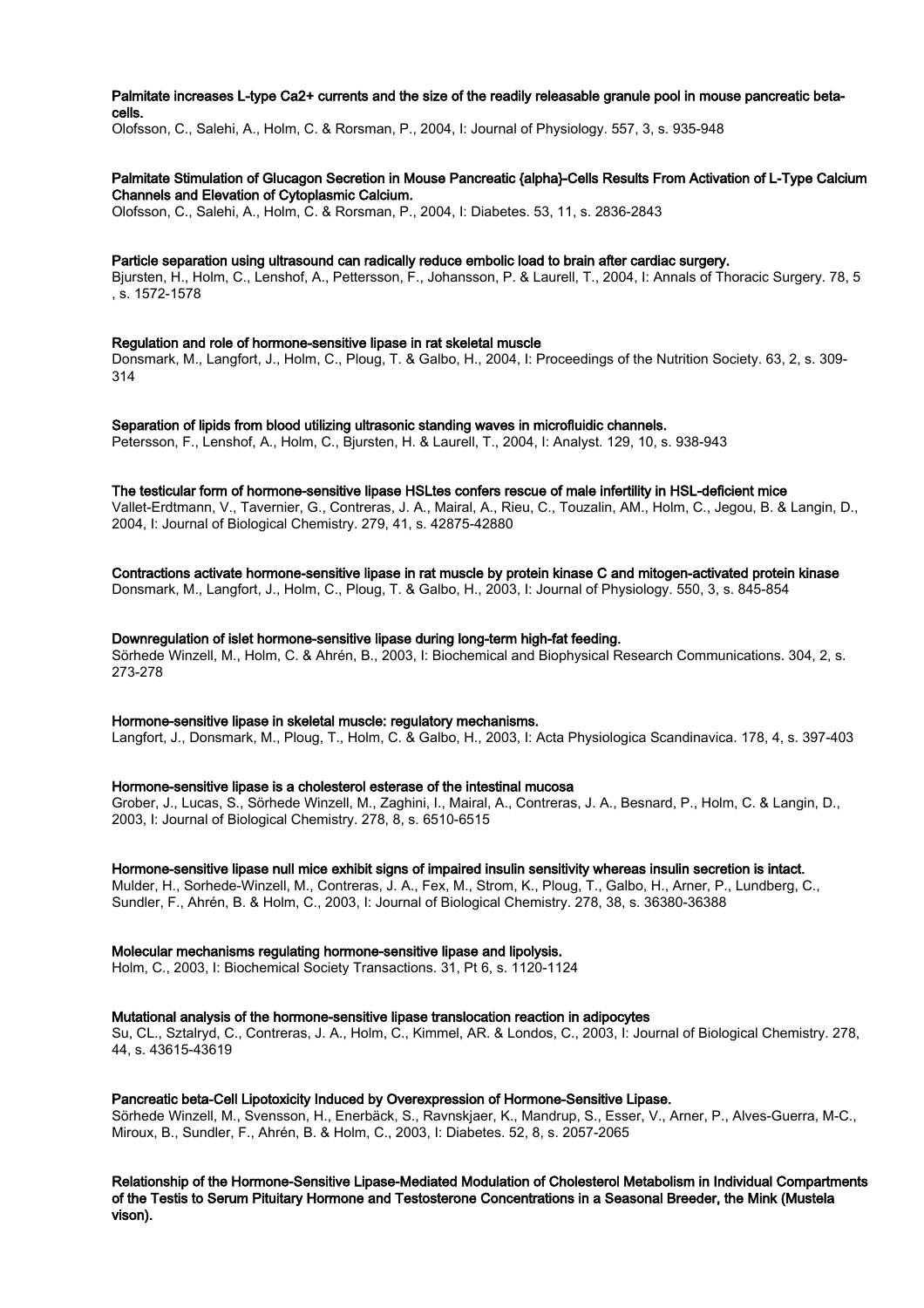Kabbaj, O., Yoon, S. R., Holm, C., Rose, J., Vitale, M. L. & Pelletier, R. -M., 2003, I: Biology of Reproduction. 68, 3, s. 722-734

# The Presence of a Catalytically Inactive Form of Hormone-Sensitive Lipase Is Associated With Decreased Lipolysis in Abdominal Subcutaneous Adipose Tissue of Obese Subjects.

Ray, H., Beylot, M., Arner, P., Larrouy, D., Langin, D., Holm, C. & Large, V., 2003, I: Diabetes. 52, 6, s. 1417-1422

## A unique defect in the regulation of visceral fat cell lipolysis in the polycystic ovary syndrome as an early link to insulin resistance

Ek, I., Arner, P., Ryden, M., Holm, C., Thorne, A., Hoffstedt, J. & Wahrenberg, H., 2002, I: Diabetes. 51, 2, s. 484-492

#### C(2)-ceramide influences the expression and insulin-mediated regulation of cyclic nucleotide phosphodiesterase 3B and lipolysis in 3T3-L1 adipocytes.

Mei, J., Stenson, L., Landström, T., Holm, C., Brindley, D., Manganiello, V. & Degerman, E., 2002, I: Diabetes. 51, 3, s. 631-637

# Characterization of a novel testicular form of human hormone-sensitive lipase

Mairal, A., Melaine, N., Laurell, H., Grober, J., Stenson, L., Guillaudeux, T., Holm, C., Jegou, B. & Langin, D., 2002, I: Biochemical and Biophysical Research Communications. 291, 2, s. 286-290

#### Major gentler differences in the lipolytic capacity of abdominal subcutaneous fat cells in obesity observed before and after long-term weight reduction

Lofgren, P., Hoffstedt, J., Ryden, M., Thorne, A., Holm, C., Wahrenberg, H. & Arner, P., 2002, I: Journal of Clinical Endocrinology and Metabolism. 87, 2, s. 764-771

## A role for hormone-sensitive lipase in the selective mobilization of adipose tissue fatty acids

Raclot, T., Holm, C. & Langin, D., 2001, I: Biochimica et Biophysica Acta - Molecular and Cell Biology of Lipids. 1532, 1-2, s. 88-96

# Expression, activity, and subcellular localization of testicular hormone-sensitive lipase during postnatal development in the guinea pig

Kabbaj, O., Holm, C., Vitale, M. L. & Pelletier, R. -M., 2001, I: Biology of Reproduction. 65, 2, s. 601-612

# Fatty acid specificity of hormone-sensitive lipase: implication in the selective hydrolysis of triacylglycerols

Raclot, T., Holm, C. & Langin, D., 2001, I: Journal of Lipid Research. 42, 12, s. 2049-2057

#### Long-term leptin treatment of ob/ob mice improves glucose-induced insulin secretion

Khan, A., Narangoda, S., Ahrén, B., Holm, C., Sundler, F. & Efendic, S., 2001, I: International Journal of Obesity. 25, 6, s. 816-821

#### Overexpression of hormone-sensitive lipase in beta-cells results in blunted glucose stimulated insulin secretion after feeding mice a high-fat diet

Sörhede Winzell, M., Svensson, H., Enerback, S., Ahrén, B. & Holm, C., 2001, I: Diabetologia. 44, Suppl. 1, s. A6-A6

Testis hormone-sensitive lipase expression in spermatids is governed by a short promoter in transgenic mice Blaise, R., Guillaudeux, T., Tavernier, G., Daegelen, D., Evrard, B., Mairal, A., Holm, C., Jegou, B. & Langin, D., 2001, I: Journal of Biological Chemistry. 276, 7, s. 5109-5115

The effect of exercise training on hormone-sensitive lipase in rat intra-abdominal adipose tissue and muscle Enevoldsen, L. H., Stallknecht, B., Langfort, J., Petersen, L. N., Holm, C., Ploug, T. & Galbo, H., 2001, I: Journal of Physiology. 536, 3, s. 871-877

# The expression of hormone-sensitive lipase in clonal beta-cells and rat islets is induced by long-term exposure to high glucose

Winzell, M. S., Svensson, H., Arner, P., Ahren, B. & Holm, C., 2001, I: Diabetes. 50, 10, s. 2225-2230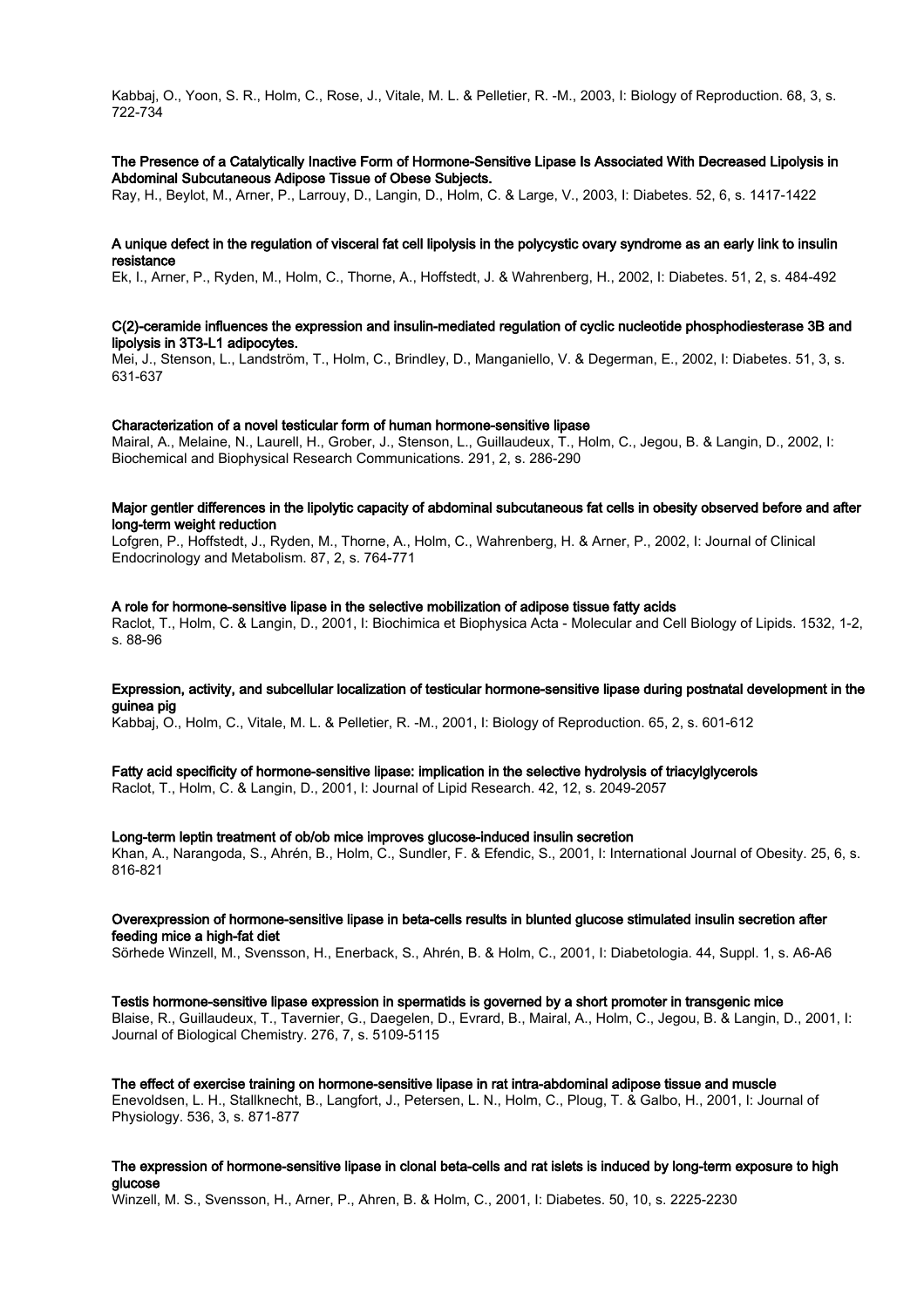## Hormone-sensitive lipase, the rate-limiting enzyme in triglyceride hydrolysis, is expressed and active in beta-cells

Mulder, H., Stensson Holst, L., Svensson, H., Degerman, E., Sundler, F., Ahrén, B., Rorsman, P. & Holm, C., 1999, I: Diabetes. 48, 1, s. 228-232

#### Identification of novel phosphorylation sites in hormone-sensitive lipase that are phosphorylated in response to isoproterenol and govern activation properties in vitro

Anthonsen, M. W., Rönnstrand, L., Wernstedt, C., Degerman, E. & Holm, C., 1998, I: Journal of Biological Chemistry. 273 , 1, s. 215-221

#### Protein kinase B is expressed in pancreatic beta cells and activated upon stimulation with insulin-like growth factor I Stenson, L., Mulder, H., Manganiello, V., Sundler, F., Ahrén, B., Holm, C. & Degerman, E., 1998, I: Biochemical and Biophysical Research Communications. 250, 1, s. 181-186

#### [2] Regulation of hormone-sensitive lipase activity in adipose tissue

Holm, C., Langin, D., Manganiello, V., Belfrage, P. & Degerman, E., 1997, I: Methods in Enzymology. 286, s. 45-67

## Partial purification and identification of hormone-sensitive lipase from chicken adipose tissue

Anthonsen, M. W., Degerman, E. & Holm, C., 1997, I: Biochemical and Biophysical Research Communications. 236, 1, s. 94-99

#### Domain-structure analysis of recombinant rat hormone-sensitive lipase

Österlund, T., Danielsson, B., Degerman, E., Contreras, J. A., Edgren, G., Davis, R. C., Schotz, M. C. & Holm, C., 1996, I: Biochemical Journal. 319, Pt 2, s. 411-420

Localization of hormone-sensitive lipase to rat Sertoli cells and its expression in developing and degenerating testes Stenson, L., Hoffmann, A. M., Mulder, H., Sundler, F., Holm, C., Bergh, A. & Fredrikson, G., 1994, I: FEBS Letters. 355, 2 , s. 125-130

## Gene organization and primary structure of human hormone-sensitive lipase: possible significance of a sequence homology with a lipase of Moraxella TA144, an antarctic bacterium

Langin, D., Laurell, H., Stenson, L., Belfrage, P. & Holm, C., 1993, I: Proceedings of the National Academy of Sciences. 90, 11, s. 4897-4901

# Forskningsmedel

# Bile acids as regulators of energy expenditure

Holm Wallenberg, C. Dir Albert Påhlssons stiftelse för forskning och välgörenhet: 300 000,00 kr 2021/01/01 → 2021/12/31

# Projekt

# AFC: ANTIDIABETIC FOOD CENTRE

Adlercreutz, P., Ahrén, I. L., Ahrné, S., Alhamimi, S., Andersson, K. E., Andersson, K. E., Månberger, A., Axling, U., Axling, U., Bergenståhl, B., Berger, K., Björck, I., Bränning, C., Bäckhed, F., Zanzer, Y. C., Danielsson, A., Danielsson, B., Degerman, E., Dejmek, P., Dey, E., Dougkas, A., Ekström, L., Eliasson, A., Fahlgren, C., Falck, P., Falck, P., Ghaffarzadegan, T., Granfeldt, Y., Grey, C., Gunnerud, U., Håkansson, Å., Håkansson, Å., Hållenius, F., Hållenius, F., Haskå, L., Haskå, L., Heimann, E., Hellstrand, P., Heyman, L., Holm Wallenberg, C., Holmén-Pålbrink, A., Holst, O., Immerstrand, T., Immerzeel, P., Jakobsdottir, G., Jeppsson, B., Johansson, E., Johansson, M., Johansson, M., Johansson, M., Johansson, U., Jones, H., Nordberg Karlsson, E., Kovatcheva-Datchary, P., Kulcinskaja, E., Landin-Olsson, M., Linninge, C., Marefati, A., Marungruang, N., Molin, G., Nilsson, A., Nilsson, E., Nilsson, U., Nyman, M., Ohlson, E., Olsson, C., Öste, R., Östman, E., Persson, L., Persson, S., Plaza, M., Prykhodko, O., Radeborg, K., Rayner, M., Rosén, L., Sandahl, M., Sandberg, J., Sjöö, M., Skog, K., Spégel, P., Stålbrand, H., Sterner, O., Svensson, J., Tareke, E., Tovar, J., Turner, C., Weström, B., Xu, J. & Zhong, Y. 2007/07/01 → 2018/01/31